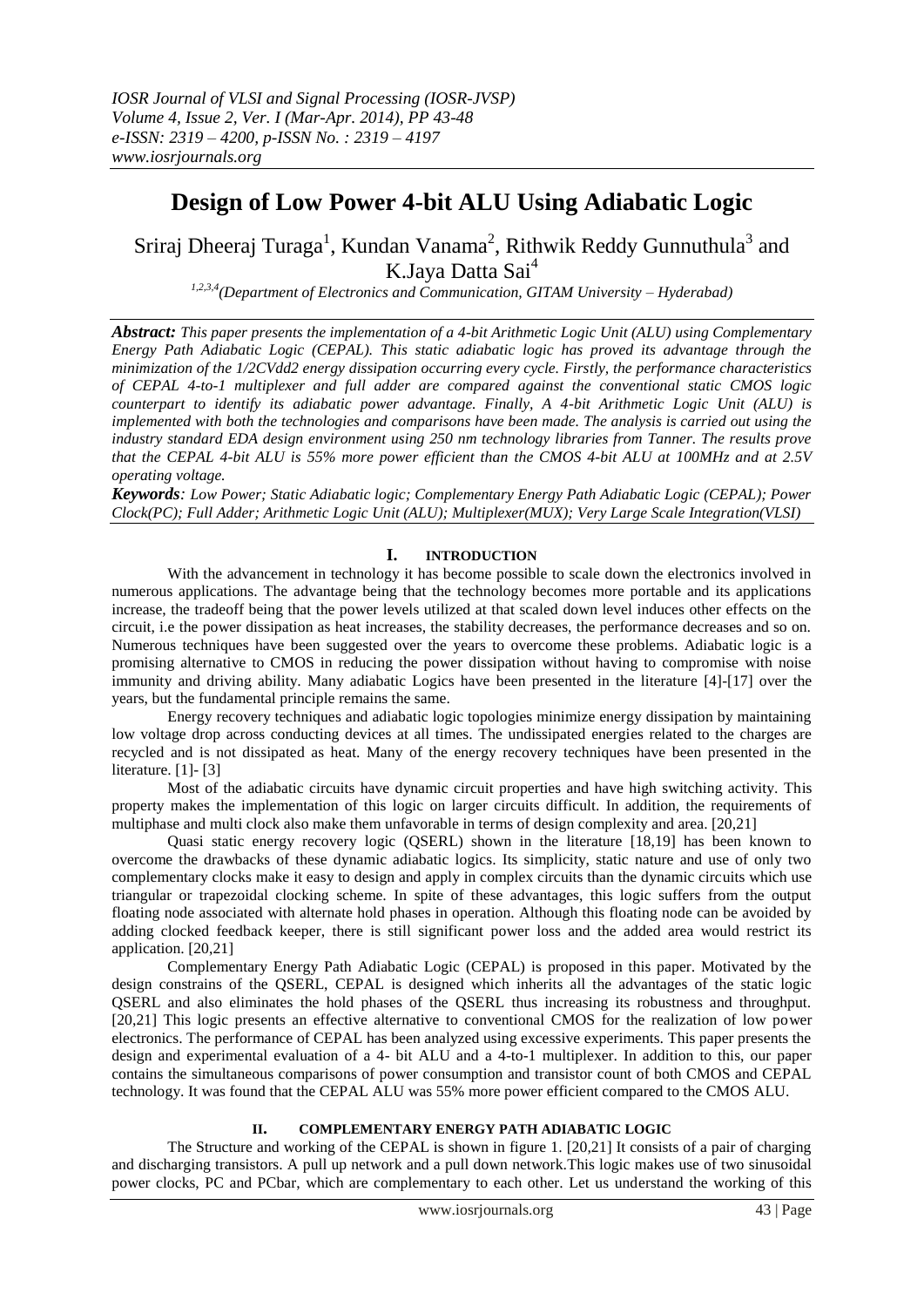structure. Assuming the initial Vout is low, with the P- network on and the N-network off, Vout follows the power clock PC or PCbar which ever swings to the high level. Since the power clock is sinusoid in nature it ramps down which makes the Vout to follow it and generating a floating node. This situation is however avoided by the complementary clock which swings high, thus eliminating this weak high signal and also eliminating the hold state seen in two phase clock operated circuits. Similarly the weak low signal is also eliminated by the complementary clock. [22]-[24]

Let us assume the other case in which Vout is high with the P-network on and the N-network is off. The Vout remains high unless and until there is a change in the input. CEPAL has two more diodes in comparison to quasi static energy recovery logic (QSERL) shown in the literature [18,19], but power dissipation due to these additional diodes is not very large as there is only one charging or discharging diodes turned on at an instant of time. Thus QSERL and CEPAL circuits have similar power consumption, however considerable improvements in area and power overheads can be achieved in CEPAL circuits because the keeper is used in QSERL circuits to avoid erroneous operation during hold phase. [20,21]



Figure 1: Complementary Energy Path Adiabatic Logic

#### **III. DESIGN OF CEPAL 4-TO-1 MUX AND FULL ADDER**

#### **A. 4-to-1 Mux**

The experimental work consists of simulating the circuit shown in Figure. 2. A MUX is a device used to handle multiple signals by selecting one of several input signals and forwarding it into a single line. This MUX is implemented using Tanner EDA with all the transistors of equal sizes of W/L=0.35µm/0.25µm. The supply voltage and power clock frequency (PC) are 2.5V and 100MHz respectively.

The number of transistors and the average power of the CMOS and the CEPAL for the MUX are shown in Table 1.

| Tuble Trillers Trubboot count of Fower Computibus |       |       |                          |               |  |  |  |  |
|---------------------------------------------------|-------|-------|--------------------------|---------------|--|--|--|--|
| Logic                                             | P-MOS | N-MOS | <b>Total Transistors</b> | Average Power |  |  |  |  |
| <b>CMOS</b>                                       |       |       |                          | 5.980uW       |  |  |  |  |
| <b>CEPAL</b>                                      |       |       | 34                       | 1.768uW       |  |  |  |  |

**Table 1: MUX Transistor count & Power Comparison**

Though there is an increase in the number of transistors in the CEPAL technology, significant decrease in power can be seen. The CEPAL MUX is 70% more efficient compared to its CMOS counterpart.

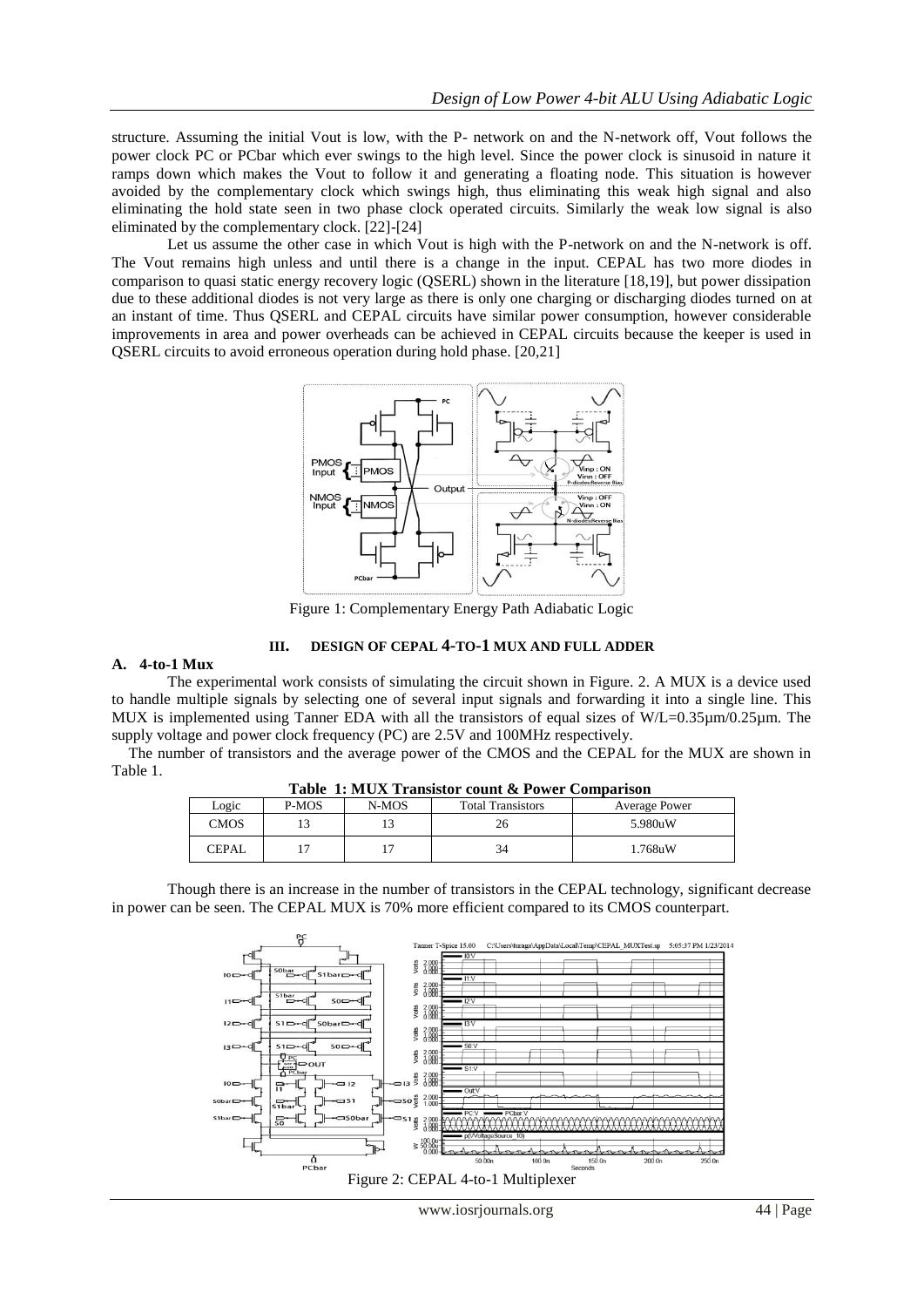Figure 2 also shows the output waveforms of the CEPAL MUX. PC and PCbar are the two complementary power clock. The plot p(VVoltageSource\_10) shows the power consumption of the power clock. The average of p(VVoltageSource\_10)is given in table 1.

## **B. Full Adder**

The Full Adder accepts three one bit inputs and generates a sum and carry output. The sum is generated by the XOR operation of all the inputs. This Full Adder is implemented here using the CEPAL technology. Figure 3 shows the schematic of the Full Adder which consists of forty five pMOS and forty five nMOS transistors. The number of transistors and the average power of the CMOS and the CEPAL for the Full Adder are shown in Table 2.

| Table 2: Full Adder Transistor count & Power Comparison |       |       |                          |                      |  |  |  |
|---------------------------------------------------------|-------|-------|--------------------------|----------------------|--|--|--|
| Logic                                                   | P-MOS | N-MOS | <b>Total Transistors</b> | <b>Average Power</b> |  |  |  |
| CMOS                                                    |       |       |                          | 9.922uW              |  |  |  |
| CEPAL                                                   | 45    |       | 90                       | $2.607$ uW           |  |  |  |

**Table 2: Full Adder Transistor count & Power Comparison**

The CEPAL Full Adder is found to be 73% power efficient compared to CMOS technology this added advantage is a well worth tradeoff for the increased transistor count. Figure 3 shows the output waveforms of the CEPAL Full Adder. The logic "1" is 2.24V and logic "0" is 0.31V. Plot PC and PCbar show the power clock given. The plot p(VVoltageSource\_10) show the power consumption of the powerclock.



**IV. STRUCTURE AND DESIGN OF CEPAL MUX AND 4-BIT ALU**

Arithmetic Logic Unit is a common operational unit with number of storage registers connected to it, using which it performs micro operations. To perform a micro operation, the contents of specified registers are placed in the inputs of the common ALU. The ALU performs an operation and the result of the operation is then transferred to a destination register. The ALU is a combinational circuit so that the entire registers transfer operation from the source register through the ALU and the destination register can be performed during one clock pulse period.

The ALU used here is the CEPAL ALU shown below in figure 4. It consist of two components the arithmetic unit and the logical unit.

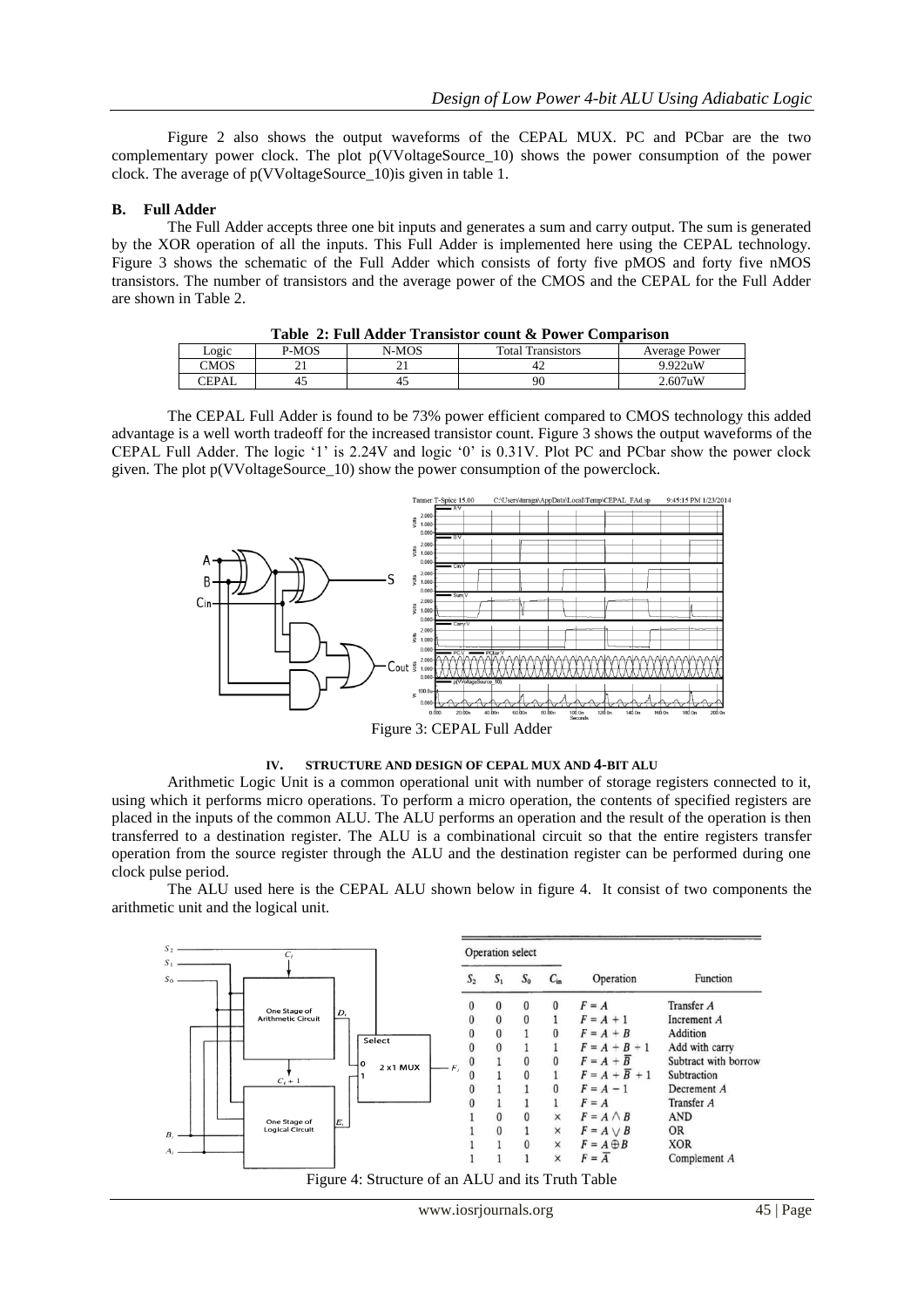## A. The Arithmetic Unit

The arithmetic operations in the table can be implemented in one composite arithmetic circuit. The basic component of an arithmetic circuit is a full adder. By controlling the data input to the adder it is possible to obtain different types of arithmetic operations. The diagram of the 4-bit arithmetic circuit is shown in figure 5. It has four full adder circuits that constitute the 4 bit adder and 4 multiplexers for choosing multiple operations. There are two 4 bit inputs A and B and 4 bit output D.



Figure 5: Schematic of 4-bit Arithmetic Unit

## B. Logical Unit

Logic micro operations specify binary operations for strings of bits stored in registers. These operations consider each bit of registers separately and treat them as binary variables. Figure 6 shows one stage of a circuit that generates the four basic logic micro operations. It consists of 4 gates and a multiplexer each of the four logic operations is generated through a gate that performs the required logic. The outputs of the gates are applied to the data inputs of the multiplexer. The two selection inputs S1 and S2 choose one of the data inputs of the multiplexers and direct it values to the output. Figure 8 shows one typical stage of logical unit.



Figure 7: Schematic of 1-bit Logic Unit

#### **V. RESULTS AND DISCUSSIONS**

The adiabatic Arithmetic Logic Unit were implemented using 250nm technology of the Tanner EDA with a W/L =  $0.35$ um/0.24um and at 2.5V operating voltage with power clock frequency at 100MHz. The simulation results of both CMOS and CEPAL are compared with the same logic implementation. The simulation environment was maintained the same to provide justified results.

 Figure 8 shows the output waveforms of the CEPAL Arithematic and Logic unit. The output clearly follows the truth tabe shown in figure 4 for the input bit sequence given is  $A = "0011"$  and  $B = "1010"$ . The logic '1' is 2.24V and logic '0' is 0.18V. The plot  $p(VPC)$  show the power consumption of the power clock.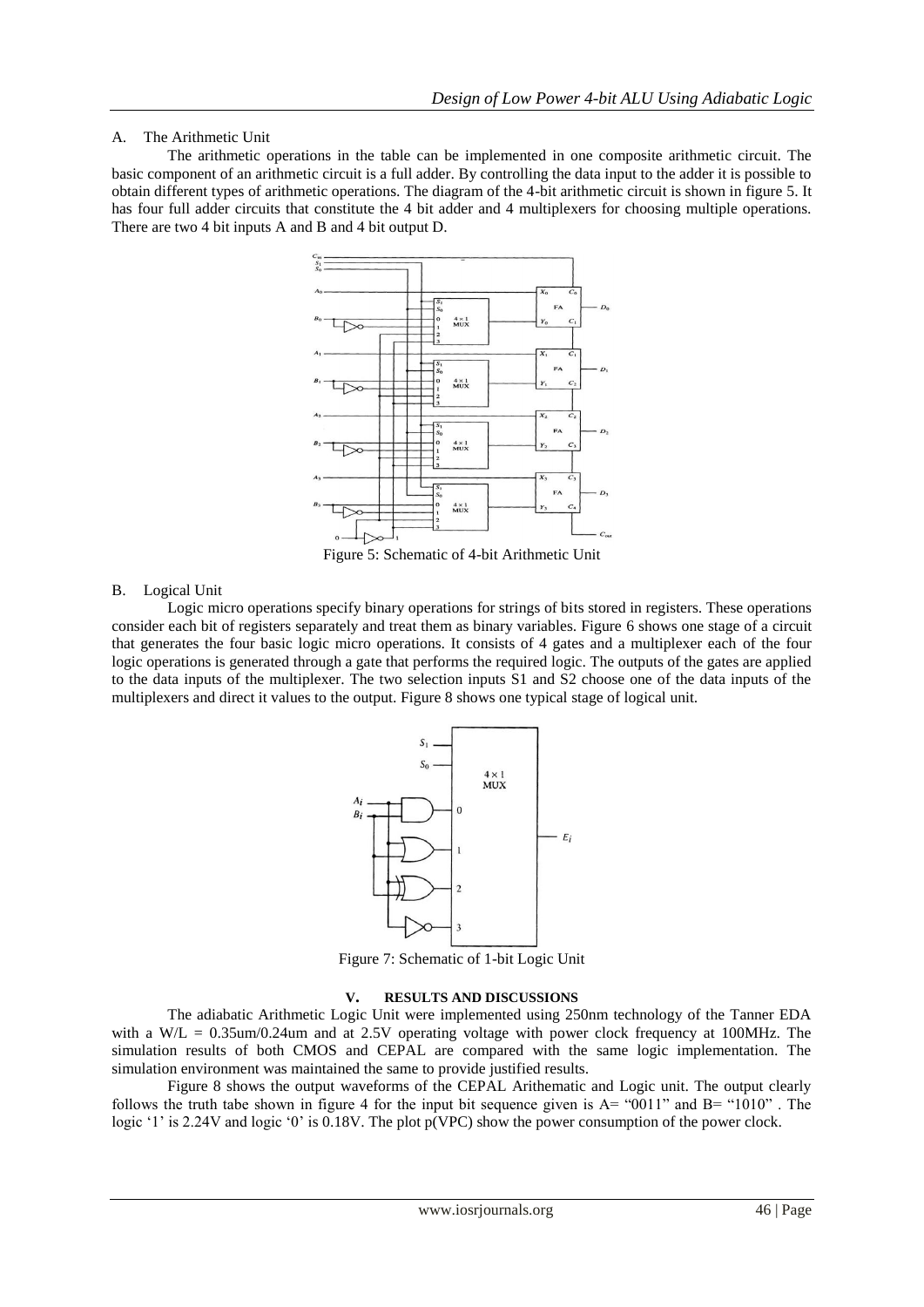

The number of transistors and the average power of the CMOS and the CEPAL 4-bit ALU are shown in Table 8.

| Table 4: 4 bit ALU Transistor count & Power Comparison |
|--------------------------------------------------------|
|--------------------------------------------------------|

| Logic | P-MOS | N-MOS | Total Tr.<br><i><u>l'ansistors</u></i> | Average Power |
|-------|-------|-------|----------------------------------------|---------------|
| CMOS  | 329   | 329   | 658                                    | 78.341uW      |
| CEPAL | 556   | 556   | 110                                    | 35.723uW      |

#### **VI. CONCLUSION**

The results clearly show that the CEPAL circuits offer better power efficiency compared to its CMOS counterpart. Though there is an increase in transistor count, it"s very low power consumption outweighs this drawback. The simulation results show that the CEPAL ALU is 55% more power efficient as compared to the CMOS ALU. CEPAL consumes significantly less power in contrast to CMOS in each and every case. CEPAL certainly does open many doors in design of low power VLSI circuits and is a promising alternative to the conventional CMOS in design of low power electronics. Its relatively high immunity to noise and increased throughput does facilitate its use in future electronics which is yet to come.

#### **ACKNOWLEDGEMENTS**

We are thankful to Dr. K. Manjunatha chari, Head of Department. Mrs. E. Arun Jyothi , Mr Md Masood Ahmad, Mrs. D Anitha, Mr.Govind Prasad, Mr N Shyam Sunder sagar, Dr. P. Trinatha Rao and all the other faculty members of the Department of Electronics and Communication, GITAM University – Hyderabad Campus for helping and guiding us toward the right path. We also thank Ms. Haritha Vellam for her support and faith in us.

#### **REFERENCES**

- [1] Young moon and Deog Kyoon Jeong, "An Efficient Charge Recovery Logic Circuit," IEEE Journal of Solid State Circuits, Vol 31,No. 4, pp 514-522, April 1996.
- [2] William C. Athas, Lars "J." Svensson, Jeffrey G. Koller, Nestoras Tzartzanis and Eric Ying-Chin Chou,"Low- Power Digital Systems Based on Adiabatic-Switching Principles," IEEE Transactions on Very Large Scale Integration (VLSI) Systems, Vol 2, No. 4, pp 398-407, Dec 1994.
- [3] B. Dilli Kumar and M. Bharathi, "Design of Energy Efficient Arithmetic Circuits Using Charge Recovery Adiabatic Logic," International Journal of Engineering Trends and Technology, ISSN: 2231-5381, Vol:4, Issue 1, pp. 32-40, 2013.
- [4] Ritu Sharma, Pooja Nagpal and Nidhi Sharma,"Analysis of Adiabtic NOR Gate for Power Reduction," International Journal of Latest Research in Science and Technology, ISSN (Online):2278-5299, Vol.1, Issue 2, pp 179-182 , July-August 2012.
- [5] B.Sravan Kumar, Rajeshwara Mahidhar.P and N.V.G.Prasad,"Energy Efficient Adiabatic Full Adders for Future SOC"s," International Journal of Engineering and Advanced Technology (IJEAT),ISSN: 2249 – 8958, Volume-2, Issue-2, pp. 353-356, Dec 2012.
- [6] Suresh Kumar Pittala, Swajeeth Pilot. Panchangam and A. Jhansi Rani, "Reliability Prediction for Low Power Adiabatic Logic Families," International Journal of Recent Technology and Engineering (IJRTE), ISSN: 2277-3878, Volume-1, Issue-3, pp. 116- 121, Aug. 2012.
- [7] Sarita, Jyoti Hooda and Shweta Chawla, "Design and Implementation of Low Power 4:1 Multiplexer using Adiabatic Logic," International Journal of Innovative Technology and Exploring Engineering (IJITEE), ISSN: 2278-3075, Volume-2, Issue-6, pp. 224-227, May 2013
- [8] A.Kishore Kumar, Dr.D.Somasundareswari, Dr.V.Duraisamy, and M.Pradeepkumar, "Low Power Multiplier Design Using Complementary Pass-Transistor Asynchronous Adiabatic Logic," International Journal on Computer Science and Engineering, Vol. 02, No. 07, pp. 2291-2297, 2010.